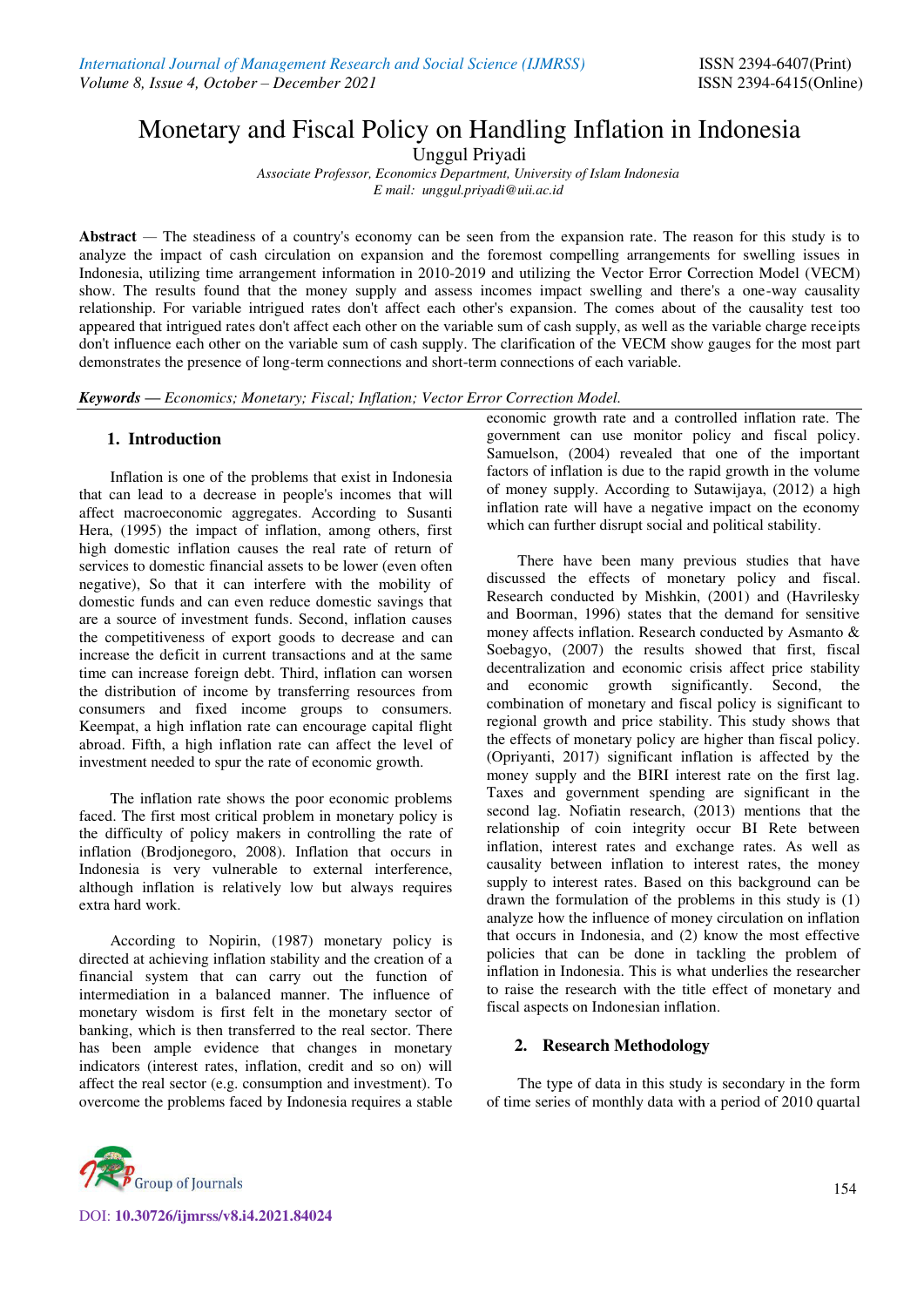I to 2019 quartal IV obtained from Bank Indonesia, the Central Statistics Agency, the Directorate General of Taxes and the Indonesian research object. The variables used in the study were inflation, the money supply, bank interest rates, and tax receipts. Use the VECM analysis tool.

Vector Error Correction Model (VECM) is a method for analyzing time-guided data on a stationary Vector Autoregression (VAR) model at the first differencing and meets the cointegrated test.

Common forms of VAR models that have nonstationary variables are as follows:

 $Y_t = \mu + \alpha_1 Y_{t-1} + \alpha_2 Y_{t-2} + \cdots + \alpha_p Y_{t-p} + \varepsilon_t (1)$ From the equation (1) can be formed the VECM equation as follows:

 $\Delta Y_t + \alpha e_{t-1} + \beta_1 \Delta y_{t-1} + \beta_2 \Delta y_{t-1} + \cdots + \beta_p \Delta y_{t-p} + \beta_t$ The model equations in this study are:  $Inf_t = \beta_0 + \beta_1 Inf_t + \beta_2 MS_t + \beta_3 tot_t + \beta_4 tax_t + ut$ Description: Inf: Inflation MS: Money Supply BIR: BI rate Tax rate: tax revenue In this study, variables were used:

 The Inflation Variable (inf) in this study is inflation obtained based on the consumer price index. Inflation is measured by unit of percent  $(\%)$ . The variable amount of money supply (MS) in this study is the amount of money supply obtained from the money supply in the broadest sense (M2). The value of the money supply is measured by units of billions of rupiah. The variable interest rate (BIR) in this study is the interest rate of bank Indonesia as measured

by units of percent. The tax revenue variable in this study is tax revenue as measured by units of billions of rupiah.

### **3. Research and Discussions**

*Stationary test -* The stationary test was the first test to be conducted in Vector Autoregression (VAR) and Vector Error Correction Model (VECM). It is found in table 1. In table 1 it is known that the roots test at the level of its probability value level is not stationary so it is necessary to test at the first difference level. In the first difference level conditions, the four variables show a probability value below 5% so that the next test can be done.

| Data       | Level       |        | 1st Difference |        |  |
|------------|-------------|--------|----------------|--------|--|
|            | t-statistic | Prob.  | t-statistic    | Prob.  |  |
| Inf        | $-721737$   | 0.0000 | $-6694732$     | 0.0000 |  |
| MS         | $-254654$   | 0.1145 | $-7755435$     | 0.0000 |  |
| <b>BIR</b> | $-146749$   | 0.5393 | $-6651635$     | 0.0000 |  |
| Tax        | 0.98953     | 0.7473 | $-3036433$     | 0.0404 |  |

**Table 1. Stationary test results** 

*Optimal Lag Test* **-** After the data is stationary then the optimal lag test is carried out using lag order selection criteria. The results can be seen in table 2. Table 2 shows that the optimal lag is at lag 1. Optimal lag conditions can be known by looking at the number of asterisk in each of the criteria contained in the table. In this lg selection it is necessary to see the relationship and behavior in each of the vang variables in the system. The optimal lag selection that is inserted too short will be feared that it cannot explain the overall dynamism of the model. While the lag is too long makes the measurement of the model inefficient.

| Lag            | LogL        | LR        | <b>FPE</b>  | <b>AIC</b> | <b>SC</b> | HO        |
|----------------|-------------|-----------|-------------|------------|-----------|-----------|
| $\Omega$       | -790.7588   | <b>NA</b> | $9.75e+15$  | 48.16720   | 48.34859* | 48.22823  |
|                | $-768.6593$ | 37.50225* | $6.80e+15*$ | 47.79753   | 48.70451  | 48.10270* |
| 2              | $-760.4907$ | 11.88153  | $1.15e+16$  | 48.27216   | 49.90472  | 48.82147  |
| $\mathcal{E}$  | $-740.1742$ | 24.62608  | $9.98e+15$  | 48.01056   | 50.36869  | 48.80400  |
| $\overline{4}$ | $-722.2542$ | 17.37692  | $1.15e+16$  | 47.89420   | 50.97791  | 48.93177  |
| $\overline{5}$ | $-706.3482$ | 11.56800  | $1.88e+16$  | 47.89989   | 51.70919  | 49.18160  |
| 6              | $-682.6135$ | 11.50774  | $3.01e+16$  | 47.43112*  | 51.96599  | 48.95697  |

**Table 2. Optimal Lag Test Results** 

*Stability test* **-** The next step is done with a stability test. This test serves to ensure that baha in the VECM model can be forecasted using Impulse Response Function (IRF) and VD (Variance Decomposition). Unstable use results in less valid estimation results. The results of the stability test can be seen in table 3. The results of the stability test with first difference lag level 1 are known that the VAR model is stable, this can be known by looking at the overall value of the modulus less than 1 and nothing



**Table 3. Stability Test Results** 

| <b>Root</b> | <b>Modulus</b> |
|-------------|----------------|
| 0.651675    | 0.651675       |
| $-0.559612$ | 0.559612       |
| $-0.239003$ | 0.239003       |
| $-0.140812$ | 0.140812       |

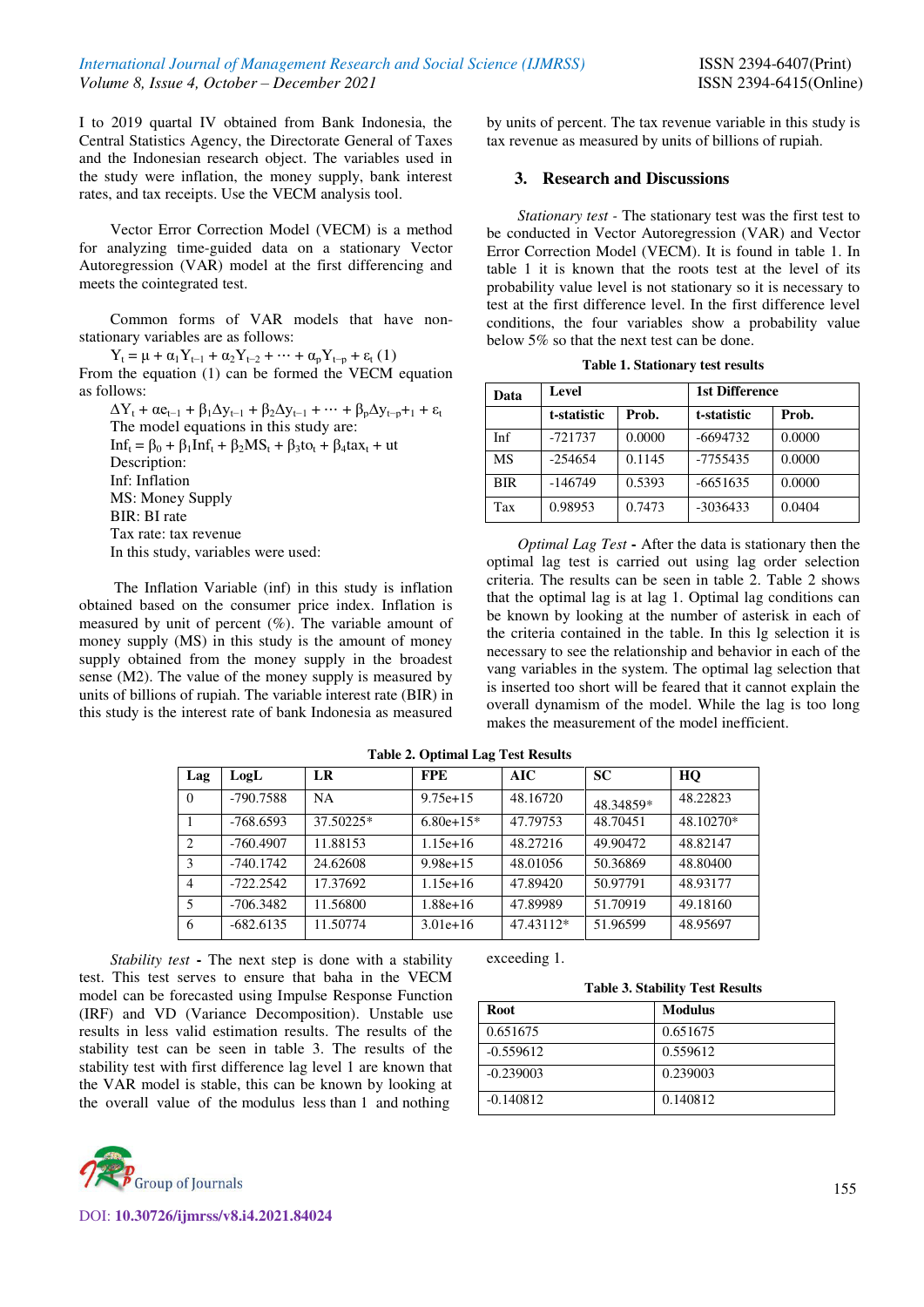*Kointegrity test -*A kointegrity test is required to determine the use of the model, choosing the use of the VAR model or the VECM model. There is a long-term balance in the form of the same movement and a relationship between stable variables. The kointegrity test is

conducted using Johansen's Cointegration Test method, the test results can be seen in table 4, with a probability value of less than 5%, in the presence of cointegration between variables and stationary at the first difference level then the next method can use VECM.

| <b>Hypothesized</b> | <b>Eigenvalue</b> | <b>Trace Statistics</b> | 0.05                  | $Prob.**$ |
|---------------------|-------------------|-------------------------|-----------------------|-----------|
| No. of $CE(s)$      |                   |                         | <b>Critical Value</b> |           |
| None $*$            | 0.697136          | 90.12999                | 47.85613              | 0.0000    |
| At most $1 *$       | 0.458013          | 45.93458                | 29.79707              | 0.0003    |
| At most $2 *$       | 0.338500          | 23.27159                | 15.49471              | 0.0028    |
| At most $3 *$       | 0.194036          | 7.981497                | 3.841466              | 0.0047    |

**Table 4. Cointegration Test Result** 

The causality test. By looking at the results of the integrity test in table 5, if the value of prob.<0.05 can be concluded causality occurs, but if the value of prob. >0.05 then it is concluded that there is no causality in the variable.

| <b>Null Hypothesis:</b>        | Obs | F-               | Prob.  |
|--------------------------------|-----|------------------|--------|
|                                |     | <b>Statistic</b> |        |
| MS does not Granger Cause INF  | 39  | 5.30331          | 0.0272 |
| INF does not Granger Cause MS  |     | 0.43137          | 0.5155 |
| BIR does not Granger Cause INF | 39  | 1.63046          | 0.2098 |
| INF does not Granger Cause BIR |     | 2.32815          | 0.1358 |
| TAX does not Granger Cause INF | 39  | 8.55136          | 0.0059 |
| INF does not Granger Cause TAX |     | 0.06163          | 0.8053 |
| BIR does not Granger Cause MS  | 39  | 0.70711          | 0.4060 |
| MS does not Granger Cause BIR  |     | 1.32444          | 0.2574 |
| TAX does not Granger Cause MS  | 39  | 0.53622          | 0.4687 |
| MS does not Granger Cause TAX  |     | 2.11488          | 0.1545 |
| TAX does not Granger Cause BIR | 39  | 2.56515          | 0.1180 |
| BIR does not Granger Cause TAX |     | 0.00760          | 0.9310 |

**Table 5. Causality Test Results** 

Based on the results of the causality test above it is known that the money supply affects inflation, while inflation has no effect on the money supply (because the probability value >0.05), while the variable interest rate It has no effect on inflation, this is like the results of research (Mahendra, 2016), and inflation has no effect on interest rates. For tax variables affect inflation, while inflation has no effect on taxes. The results of the causality test also showed that interest rates had no effect on the money supply, and the money supply had no effect on interest rates. While tax variables have no effect on the money supply, the money supply has no effect on taxes. These results also show that tax variables have no effect on interest rates, and interest rates also have no effect on taxes.

## **3.1 Regression Model VECM**



DOI: **10.30726/ijmrss/v8.i4.2021.84024**

#### **Table 6. Vector Error Correction Model**

| Long term       |             |              |  |  |  |
|-----------------|-------------|--------------|--|--|--|
| <b>Variable</b> | Coefficient | t-statistics |  |  |  |
| $D$ MS $(-1)$   | $-5.40E-07$ | $[-0.61283]$ |  |  |  |
| $D$ BIR(-1)     | 0.055913    | [0.87122]    |  |  |  |
| $D$ TAX $(-1)$  | 4.64E-06    | [1.45772]    |  |  |  |

*Short Term*

| <b>Variable</b>   | <b>Coefficient</b> | <b>t</b> -statistics |
|-------------------|--------------------|----------------------|
| $D(D$ $MS(-1))$   | 7.08E-07           | [0.74852]            |
| $D(D \, BIR(-1))$ | 0.197544           | [2.44256]            |
| $D(D_TAX(-1))$    | 9.87E-06           | [1.06131]            |

Based on the regression results of the VECM model can be seen in table 6. The explanation of the VECM model estimates generally consists of two parts of the table, the top part shows a long-term relationship, and while at the bottom it shows a short-term relationship. At the top, it is known that variable amounts of money supply have an influence on inflation. While the variables of interest rates and taxes are insignificant, it means that there is no effect on inflation. This is indicated by the estimated results of each money supply of -0.61283, interest rate of 0.87122, while tax receipts amounted to 1.45772. Related to the explanation of the coefficient of each variable, the variable amount of money supply of -5.40 means that every 1% of the money supply will affect the decrease in inflation by 5.40%.

The next explanation is at the bottom of the table. At the bottom, it shows a short-term relationship. It is understood that the money supply and tax revenues have a short-term effect on inflation. While the variable interest rate has no short-term effect on inflation. From figure 6 can also be known the magnitude of the value of R-square in the g-individual variable. It is known that the largest value of R-square is in the variable money supply of 0.463707.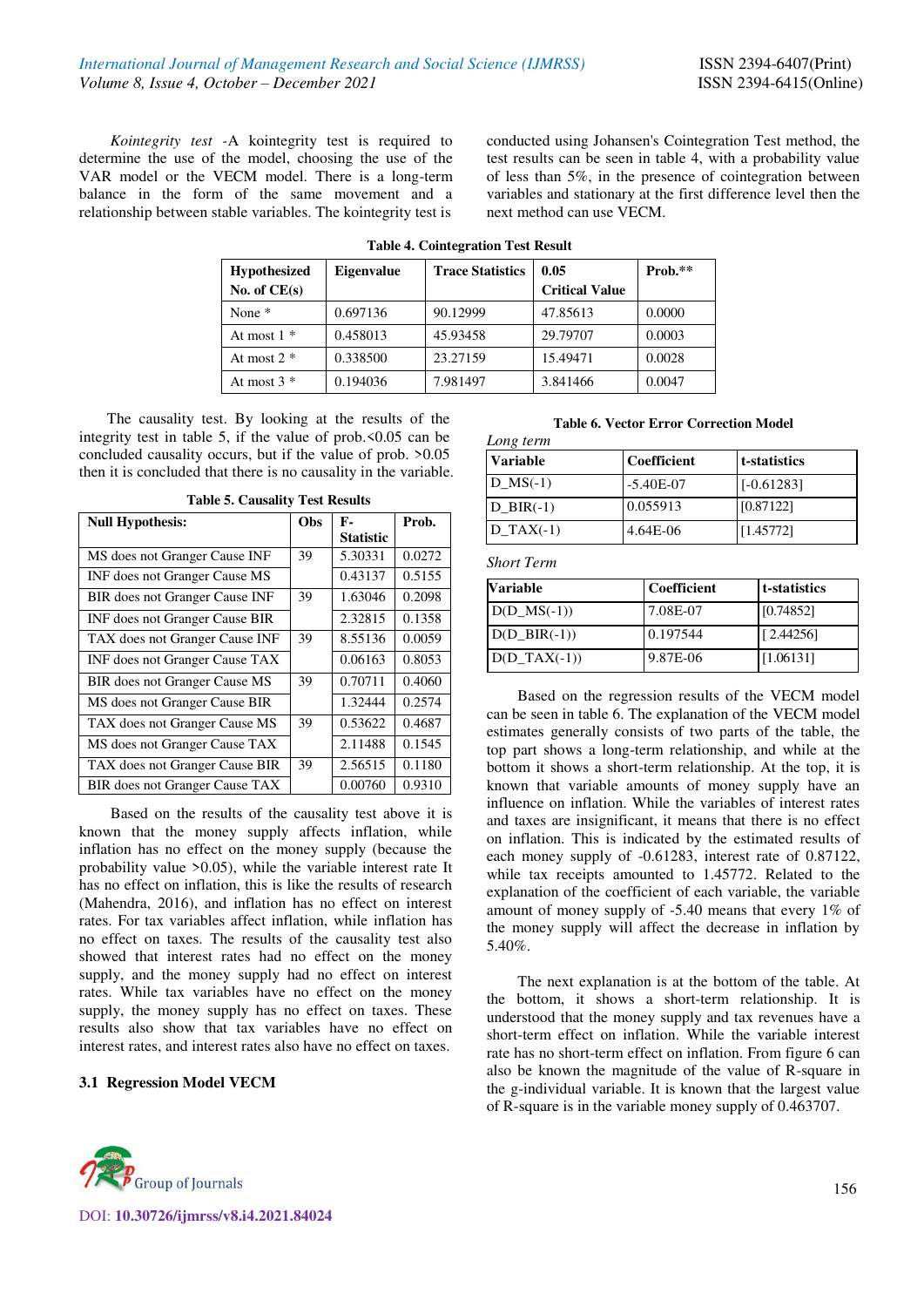| <b>Period</b> | S.E.     | D INF    | D MS     | D_BIR    | <b>D_TAX</b> |
|---------------|----------|----------|----------|----------|--------------|
|               | 0.351658 | 100,0000 | 0.000000 | 0.000000 | 0.000000     |
| 2             | 0.463728 | 95.40002 | 3.673425 | 0.901771 | 0.024788     |
| 3             | 0.499648 | 87.95598 | 3.721244 | 7.367669 | 0.955111     |
| 4             | 0.511783 | 83.84533 | 6.062968 | 9.012247 | 1.079453     |
| 5             | 0.517458 | 82.43703 | 5.937775 | 10.46485 | 1.160340     |
| 6             | 0.521541 | 81.35917 | 6.649996 | 10.32889 | 1.661946     |
| 7             | 0.522435 | 81.09326 | 6.757112 | 10.36791 | 1.781720     |
| 8             | 0.525104 | 80.31429 | 7.144232 | 10.49460 | 2.046870     |
| 9             | 0.526819 | 79.87728 | 7.293264 | 10.54113 | 2.288327     |
| 10            | 0.528743 | 79.29997 | 7.634137 | 10.57678 | 2.489110     |

#### **Table 7. Variance Decomposition of D (Inflation)**

Explanation table 7. The Variance Decomposition of D (inflation) section shows the contribution that occurs in the inflation variable, where in the 1st period inflation contributes 100% to inflation itself, while variables in the amount of money, interest rates and tax revenues have not been contribute at all because it is worth zero. In the 2nd period, inflation in the previous period contributed

95.40% of current inflation variables, the money supply contributed 3.67%, interest rates contributed 0.90% and taxes by 0024%. Up to the 10th period inflation of the previous period contributed 79.29% to current inflation, while the money supply, interest rates and tax receipts each contributed 7.63%., 10.57%, and 2.48%.

| <b>Period</b>  | S.E.     | D INF    | D MS     | D_BIR    | <b>D</b> TAX |
|----------------|----------|----------|----------|----------|--------------|
|                | 57129.77 | 8.800482 | 91.19952 | 0.000000 | 0.000000     |
| $\overline{c}$ | 65020.71 | 12.29178 | 82.11481 | 4.993015 | 0.600395     |
| 3              | 77444.33 | 8.927991 | 86.96043 | 3.556019 | 0.555560     |
| 4              | 85107.54 | 11.76587 | 83.64845 | 4.062227 | 0.523462     |
| 5              | 93702.65 | 10.53614 | 85.28983 | 3.574902 | 0.599131     |
| 6              | 99896.20 | 10.74432 | 85.19029 | 3.473908 | 0.591480     |
| 7              | 106914.6 | 10.62431 | 85.50261 | 3.274331 | 0.598754     |
| 8              | 112767.6 | 10.54571 | 85.61925 | 3.224327 | 0.610714     |
| 9              | 118681.0 | 10.46410 | 85.83535 | 3.088096 | 0.612452     |
| 10             | 124174.2 | 10.45899 | 85.87759 | 3.046707 | 0.616713     |

#### **Table 8. Variance Decomposition of D (MS**)

The results of the VD analysis in Table 8, it can be known that in the 1st period inflation contributed 8.80% to the formation of the money supply, while the money supply itself contributed 91.19%, interest rates and Tax revenue does not contribute to the formation of the money supply. The increase occurred in the 2nd period where inflation

contributed 12.29%, while the money supply itself contributed 82.11% of interest rates and tax revenues each contributed 82.11%. 4.99% and 0.60%. Contributions between variables continued to occur, until the 10th period where inflation contributed 10.45%, while the money supply itself contributed 85.87%, interest rates and tax revenues contributed 3.04% and 0.61% respectively.

| Period | S.E.     | D INF    | D MS     | D BIR    | D TAX    |
|--------|----------|----------|----------|----------|----------|
|        | 0.740897 | 1.236962 | 14.91348 | 83.84956 | 0.000000 |
| 2      | 0.804873 | 1.396031 | 15.86728 | 82.02657 | 0.710123 |
| 3      | 0.977306 | 1.230544 | 15.64119 | 82.62793 | 0.500328 |
| 4      | 1.062971 | 1.449656 | 16.16622 | 81.75753 | 0.626596 |
|        | 1.172801 | 1.345462 | 16.04975 | 82.03196 | 0.572826 |
| 6      | 1.255717 | 1.431071 | 16.36397 | 81.60843 | 0.596528 |
|        | 1.343291 | 1.407838 | 16.31217 | 81.69915 | 0.580846 |

**Table 9. Variance Decomposition of D (BIR)** 

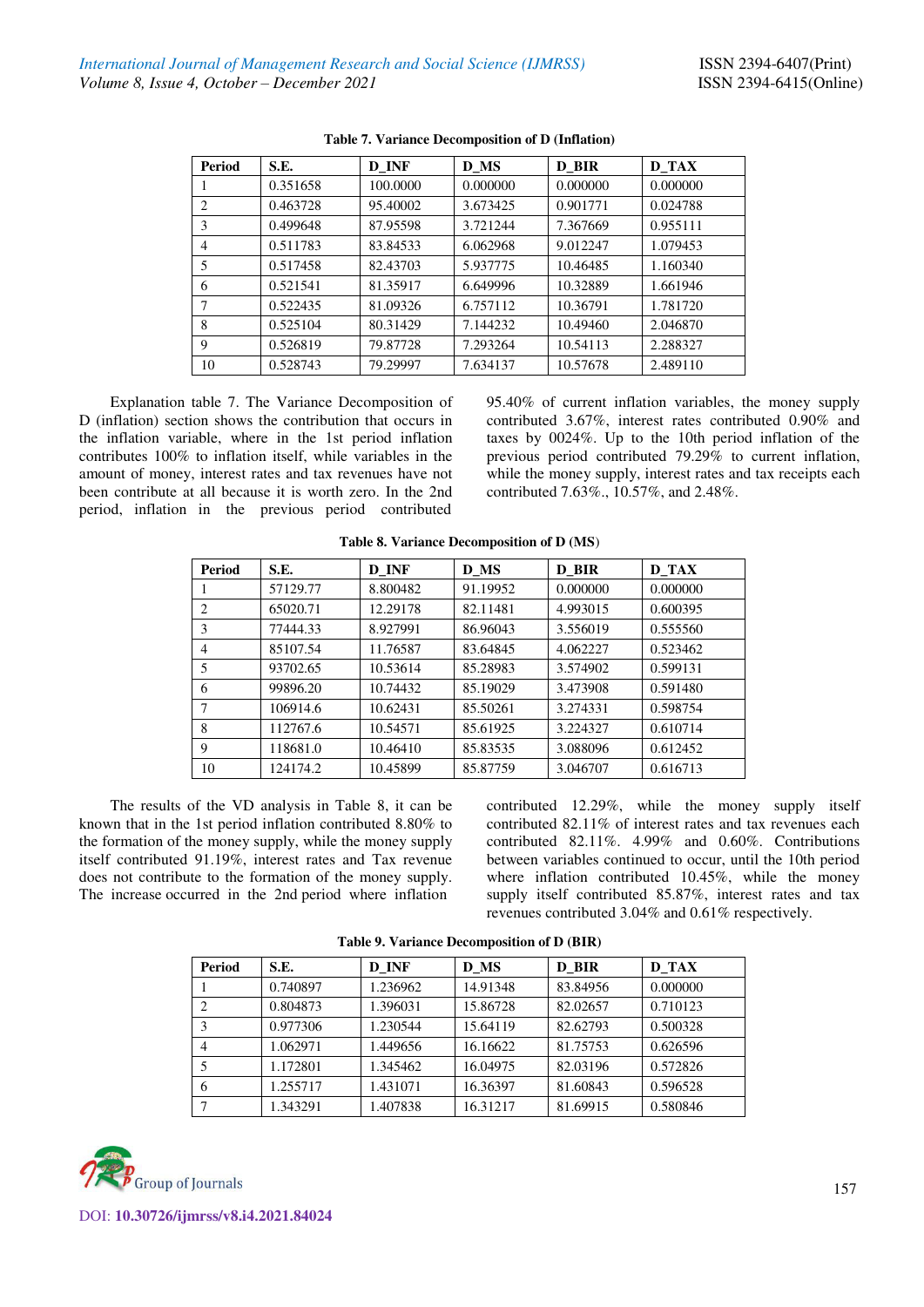|    | 1.419901 | .429230 | 16.47317 | 81.51023 | 0.587373 |
|----|----------|---------|----------|----------|----------|
|    | 1.495488 | .427264 | 16.47711 | 81.51431 | 0.581317 |
| 10 | .566036  | .437567 | 16.55583 | 81.42378 | 0.582818 |

The results of the VD analysis in Table 9, it can be known that in the 1st period inflation contributed 1.23% to the formation of interest rates, while the money supply contributed 14.91%, interest rates contributed 83.84%, and tax revenues did not contribute to the formation of interest rates. . The difference occurred in the 2nd period where

inflation contributed 1.39%, while the money supply contributed 15.86%, interest rates and tax revenues contributed 82.02% and 0.71% respectively. Until the 10th period where inflation contributed 1.56%, the money supply contributed 16.55%, interest rates and tax revenues contributed 81.42% and 0.58% respectively to the formation of interest rates.

| <b>Period</b> | S.E.     | D INF    | <b>D_MS</b> | D BIR    | D TAX    |
|---------------|----------|----------|-------------|----------|----------|
|               | 6528.603 | 1.450554 | 1.682413    | 0.003767 | 96.86326 |
| 2             | 8442.367 | 0.903872 | 1.373085    | 0.516949 | 97.20609 |
| 3             | 10082.17 | 0.669590 | 1.210343    | 0.364512 | 97.75555 |
| 4             | 11508.76 | 0.525031 | 0.941134    | 0.322384 | 98.21145 |
| 5             | 12738.74 | 0.428614 | 0.801444    | 0.328943 | 98.44100 |
| 6             | 13876.13 | 0.366732 | 0.675721    | 0.289351 | 98.66820 |
| 7             | 14928.16 | 0.319207 | 0.595120    | 0.285608 | 98.80007 |
| 8             | 15902.83 | 0.282876 | 0.525924    | 0.272070 | 98.91913 |
| 9             | 16827.26 | 0.252655 | 0.475806    | 0.262502 | 99.00904 |
| 10            | 17700.77 | 0.228367 | 0.432309    | 0.255507 | 99.08382 |

**Table 10. Variance Decomposition of D (tax)** 

The results of the VD analysis in table 10, it can be known that in the 1st period inflation contributed 1.45% to the formation of tax revenues, while the money supply contributed 1.68%, interest rates contributed. 0.003% and tax revenues alone contributed 99.08%. The change occurred in the 2nd period where inflation contributed 0.90%, while the money supply contributed 1.37%, interest rates contributed 0.51% and while tax revenues alone contributed 1.37%. It contributed 97.20%. Until the 10th period inflation contributed 0.22%, while the money supply contributed 0.43%, interest rates contributed 0.25% and tax revenues alone contributed 99.08%.

## **4. Conclusion**

Research related to monetary and fiscal policy consisting of inflation, the amount of g outstanding, interest rates and tax revenues in the observation period 2010-2019 showed mixed results. Based on causality tests it was found that the money supply affects each other against inflation and there is a causality relationship indirection. Similarly, for variable tax revenues affect each other's inflation and there is a one-way causality relationship. Variable interest rates do not affect inflation. The results of the causality test also showed that interest rates do not affect the variable amount of money supply, as well as the variable tax receipts do not affect each other on the variable amount of money supply.

The explanation of the results of the VECM model estimates generally shows a long-term and short-term relationship of each variable. IRF analysis shows there is a response to shocks that occur in the variable itself and other variables. VD analysis shows that there is a large contribution role of the variable itself and some of the other contributions formed from the other three variables.

## **References**

- [1] Asmanto, P., & Soebagyo,S. (2007). Analysis of the Influence of Monetary Policy and Regional Fiscal Policy on Price Stability and Regional Economic Growth in East Java (Period 1995 - 2004). *Bulletin of Monetary Economics and Banking, 9*(4), 55-100. https://doi.org/10.21098/bemp.v9i4.214
- [2] Havrilesky,Thomas M,&Amp Boorman, John T. (1976). Current issues in monetary theory and policy . USA: AHM Publishing Corporation.
- [3] Mahendra. A. 2016. Analysis of THE Influence of MS, Interest Rates and Exchange Rates on Inflation in Indonesia. Journal of Accounting Research. Journal of Economics and Business of Indonesia. Vol. 5. No.204. Mishkin, F. S. (2001). *The Economics of Money Banking, and Financial Markets* (6th Edition). Pearson Education International, USA or Canada.
- [4] Nofiatin, I. (2013). Money Supply, and Composite Stock Price Index (JCI) Period 2005 - 2011. *Journal of Management Applications, 11*(2), 1–8.
- [5] Opriyanti, R. (2017). Analysis of the Effectiveness of Monetary Policy and Fiscal Policy in Addressing Inflation in Indonesia. *Media Trend*, *12*(2), 184. https://doi.org/10.21107/mediatrend.v12i2.2942.
- [6] Samuelson, Paul A. William D. Nordhaus. (2004). Seventeenth Edition. Macroeconomics. Seventeenth Edition, Erlangga Publisher, Jakarta.



DOI: **10.30726/ijmrss/v8.i4.2021.84024**